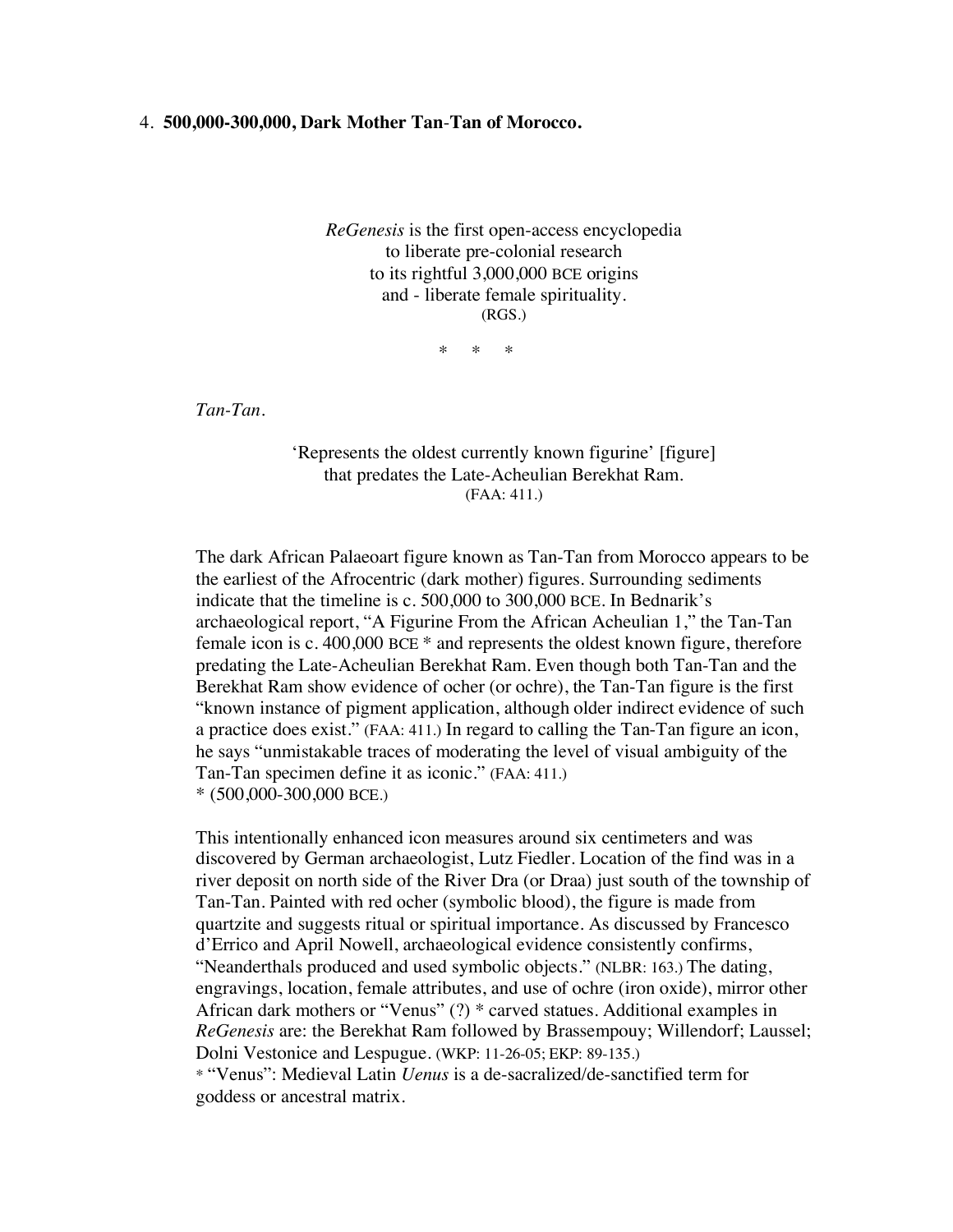For further research on symbolic objects:

- Bahn, Paul G., and Jean Vertut. *Journey Through the Ice Age*. Berkeley, CA: University of California Press, 1997. (JTIA.)
- Barham, L. S. "Systematic Pigment Use in the Middle Pleistocene of South-Central Africa." *Current Anthropology* 43.1 (2002): 181-190. (SPU.)
- Beaumont, P. "The Time Depth of Aesthetic and Symbolic Behaviour in Southern Africa." Paper presented to the "Biennial Conference of the Southern African Association of Archaeologists." Johannesburg, South Africa, 1992. (TD.)
- Caldwell, Duncan. "Supernatural Pregnancies: Common Features and New Ideas Concerning Upper Paleolithic Feminine Imagery." *Arts & Cultures.* Geneva, Switzerland: Barbier-Mueller Museums, 2010. 52- 75. (SPC.)
- Collins, Christopher. *Paleopoetics: The Evolution of the Preliterate Imagination*. New York, NY: Columbia University Press, 2013. (PE.)
- For a comprehensive, continent by continent overview of Palaeoart non-Utilitarian activities:
- Bednarik, Robert G. "A Figurine from the African Acheulian." *Current Anthropology* 44.3 (Jun. 2003): 405-412. (FAA.)

For further research on the production of hand axes, including pre-and-post the Acheulian, see keywords: "hand axe" AND Oldowan OR "Olduvai Gorge" OR Mousterian OR Pleistocene OR Holocene "Homo Ergaster." Additional searches might include: "hand axe" AND Saint-Acheul OR "Venerque France" OR Madrid OR "Moldavian Plateau."

Further research on ancient ochre: 285,000, Ochre at Kapthurin Formation Plus Other Sites; 280,000-250,000, The Berekhat Ram Figure; 92,000, Qafzeh Cave and Ochre Symbolism; 70,000, Blombos Cave and V Shaped Engraving; 50,000, African Homo Sapiens Migrations and Matrilineal Motherline; 31,000, Chauvet Cave and Vulva Engravings; 10,000, Grotta dell'Addaura; 2600-2000, Early Bronze Age, Crete, Chthonian \* Prepalatial/Early Minoan (EM I-III); and 1500, Lachish Ewer, Triangle, and Menorah. (RGS.) **\*** (Earth mother, Chthonia.)

Further research on ancient Dark Mothers (Creatrix?) and related trade routes: 3,000,000, Overview of Hominid Evolution Including Dark Mothers and Later Migrations; 280,000-250,000; The Berekhat Ram Figure; 70,000, Blombos Cave and V Shaped Engraving; 50,000, African Homo Sapiens Migrations and Matrilineal Motherline; 40,000, Har Karkom; 30,000-25,000, Aurignacian Age; 30,000-25,000, Goddess of Willendorf, Austria; 26,000, Grimaldi Caves; 25,000- 20,000, Gravettian Age; 25,000, Caravanserai, Trade Routes, and Dark Mothers; 25,000-20,000, Goddess of Laussel; 24,000, Dolni Vestonice; 23,000, Austrian Goddess of Lespugue; 10,000, Grotta dell'Addaura; 7000, Jericho,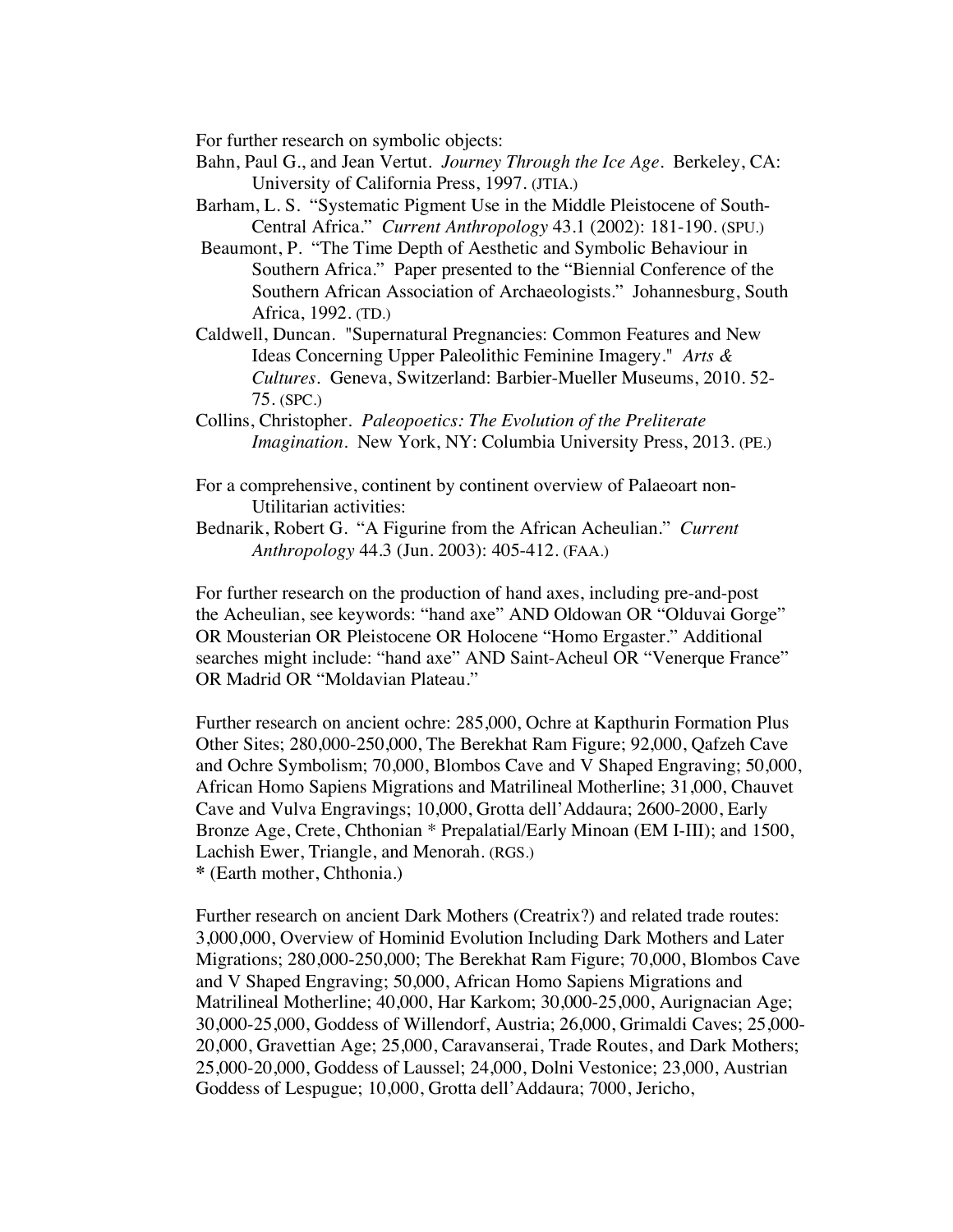Canaan/Palestine: Mesolithic to Neolithic; 7000, Hieros Gamos*;* 6000, Sicilians to Malta; 5200, Malta and Gozo; 4700, Dolmens; 2200, Nahariyah and Ashrath-Yam; 1900-1800, Dawning of the African Alphabet and the Aniconic Goddess Triangle; 1000, Ephesus, Anatolia; 800, Tanit; 800, Carthage, Africa, the Goddess Tanit and Sacrifice; 750-650, Cybele and King Midas, Anatolia; 664-525, Neith and the Black Virgin Mary Temple at Sais, Egypt; 600, Goddess Kaabou at Petra, Jordan plus Mecca, Saudi Arabia; 400, Cathedra Goddess Isis; and 370, Isis and Philae, Egypt. (RGS.) Additional Goddess considerations from other ancient populations include: German Hoherfels (40,000 BCE); Russian Kostenki - Borshevo (25,000 BCE); \* and French Carbonnel (4,000 BCE). \* Although Stone Age female (i.e. vulva) finds throughout Western Europe-Siberia are abundant, the archaeological male (phallus) discoveries are rare and timeline starts around 28,000-26,000 BCE. (Don Hitchcock. Donsmaps.com/venustimeline.html)

**NATIONALES** 

IMAGE: DARK MOTHER TAN-TAN: TAN-TAN, MOROCCO.

LOCATION © GSA DESCRIPTION: DARK MOTHER TAN-TAN, MOROCCO. SLIDE LOCATION OCHRE DISK, SHEET , ROW , SLEEVE , SLIDE # , 500,000-300,00 BCE. LOCATION: ILLUSTRATOR, TAMARA THEBERT. NOTE 1:

SELECTED EXAMPLES OF AFRICAN DARK MOTHERS DISCUSSED IN *REGENESIS* ARE: TAN-TAN; THE BEREKHAT RAM; BRASSEMPOUY; WILLENDORF; LAUSSEL; DOLNI VESTONICE AND LESPUGUE (WKP: 11-26-05; EKP: 89-135). (SOURCE: ENTRY ABOVE.)

PHOTO NOTE: ILLUSTRATOR, TAMARA THEBERT.

IMAGE: BEREKHAT RAM: GOLAN HEIGHTS, ISRAEL.

ILLUSTRATION © GSA DESCRIPTION: BEREKHAT RAM FIGURE FROM GOLAN HEIGHTS: SECOND OLDEST REPRESENTATIONAL ART FIGURE THAT HAS BEEN DISCOVERED.

SLIDE LOCATION OCHER (OCHRE) DISK, SHEET , ROW , SLEEVE , SLIDE # , 280,000- 250,000 BCE.

ON LOCATION: GLOBAL RESEARCH OF ILLUSTRATION OF GOLAN HEIGHTS, ORIGINALLY IN THE LEVANT.

PHOTO NOTE: ILLUSTRATION.

NOTE 1: SINCE THE BEREKHAT RAM INCLUDES OCHER (OCHRE) PLUS OTHER AFRICAN DARK MOTHER FIGURE ATTRIBUTES, THE EVIDENCE IS HARD TO IGNORE (RGS). (NLBR: 123-67; BRF: 327-337; FAA: 411.) NOTE 2:

SELECTED EXAMPLES OF AFRICAN DARK MOTHERS DISCUSSED IN *REGENESIS* ARE: TAN-TAN; THE BEREKHAT RAM; BRASSEMPOUY; WILLENDORF; LAUSSEL; DOLNI VESTONICE AND LESPUGUE (WKP: 11-26-05; EKP: 89-135). (SOURCE: ENTRY ABOVE.)

PHOTO NOTE: ILLUSTRATOR, TAMARA THEBERT. PHOTO NOTE: FOR FURTHER BEREKHAT RAM RESEARCH AND IMAGES RESOURCE: (ARCHAEOLOGY, ARCHITECTURE & ART.) RESOURCE: (MUSEUM ART RESOURCE.)

IMAGE: STONE CIRCLES IN GOLAN HEIGHTS: ORIGINALLY GALILEE.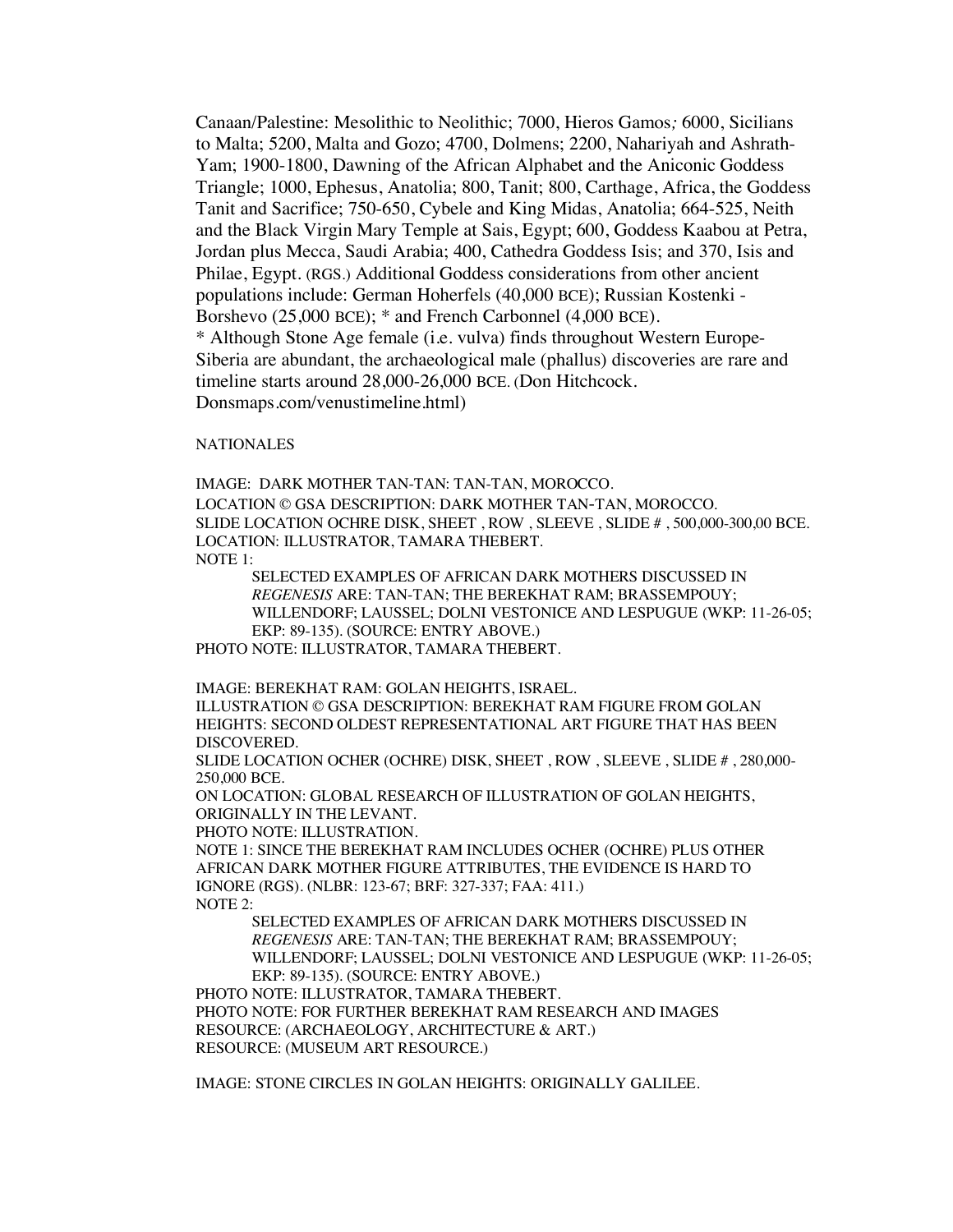PHOTO GSA DESCRIPTION: IN 1981-1982, THE BEREKHAT RAM WAS DISCOVERED AT GOLAN HEIGHTS, ORIGINALLY IN THE LEVANT.

SLIDE LOCATION BIB ARCH, SHEET 1, ROW 4, SLEEVE 2, SLIDE #17, 280,000-250,000 CU\_BAR\_S1\_R4\_SL2\_S17.jpg

CO\_BAR\_S1\_R4\_SL2\_S17\_ILL.

ON LOCATION: GOLAN HEIGHTS: ORIGINALLY GALILEE.

NOTE 1: FIELDWORK PROJECT.

PHOTO NOTE: ILLUSTRATION ENHANCEMENT, CHRISI KARVONIDES. PHOTO NOTE: © BIBLICAL ARCHAEOLOGY SOCIETY (1989).

IMAGE: MAIDEN WITH HOOD FROM BRASSEMPOUY: LANDES, FRANCE. PHOTO: © GSA. DESCRIPTION: IVORY HEAD OF VIRGIN GODDESS WITH HOOD FROM BRASSEMPOUY, LANDES FRANCE.

SLIDE LOCATION NEO. PAL. FRANCE, SHEET 4, ROW 1, SLEEVE 3, SLIDE #3, c. 22,000 BCE.

CU\_NPF\_S4\_R1\_SL3\_S3.jpg

SHOT ON LOCATION: MUSÉE DES ANTIQUITÉS NATIONALES: SAINT-GERMAIN-EN-LAYE, FRANCE: OUTSIDE OF PARIS.

NOTE 1:

THIS IS THE OLDEST KNOWN *SCULPTURE* OF A GODDESS THAT HAS BEEN FOUND TO DATE. (THE GODDESSES OF WILLENDORF, LAUSSEL, LESPUGUE, ARCHIVE FOR RESEARCH FURTHER RESEARCH AND IMAGES: THE DOLNI VESTONICE ARE ENGRAVED) (MG: 9-11).

NOTE 2: NET-LIKE HEADDRESS CONSIDERATIONS ARE A STYLIZED KNOTTED HAIR NET, NETTED SNOOD, OR A NETTED CAP.

NOTE 3: FIELDWORK 1985-1989.

IMAGE: GODDESS OF WILLENDORF WITH LABYRINTHINE HEADDRESS: AUSTRIA. PHOTO: © GSA. DESCRIPTION: GODDESS OF WILLENDORF (4 1/2 INCHES): ENGRAVED LIMESTONE OR FIRED COMPOSITE WITH TRACES OF OCHRE. ON HER HEAD IS A WOVEN HEADDRESS OR HAIR STYLE, OF PRECISELY CARVED LABYRINTHINE NOTATIONS 'LAYERED IN SEVEN STRATA.' (MG: 10.) SLIDE LOCATION NEO. PAL. FRANCE, SHEET 2, ROW 3, SLEEVE 5, SLIDE #15, c. 30,000- 25,000 BCE.

CU\_NPF\_S2\_R3\_SL5\_S15.jpg

SHOT ON LOCATION: IMAGE OF GODDESS OF WILLENDORF WITH LABYRINTHINE HEADDRESS. HAUTE GARGONNE, FRANCE: MUSÉE DES ANTIQUITÉS NATIONALES. (SAINT-GERMAIN-EN-LAYE, FRANCE IS JUST OUTSIDE OF PARIS.) NOTE 1: GIVEN THE MINIATURE SCALE, SHE COULD EASILY FIT IN ONE'S HAND AND SUGGESTS A "PERSONAL, NOT A COMMUNAL, RELIGIOUS ARTIFACT." (SOTG: 26-27.)

NOTE 2:

SELECTED EXAMPLES OF AFRICAN DARK MOTHERS DISCUSSED IN *REGENESIS* ARE: TAN-TAN; THE BEREKHAT RAM; BRASSEMPOUY; WILLENDORF; LAUSSEL; DOLNI VESTONICE AND LESPUGUE (WKP: 11-26-05; EKP: 89-135). (SOURCE: ENTRY ABOVE.)

NOTE 3: FIELDWORK 1982-1989.

PHOTO NOTE: ILLUSTRATION ENHANCEMENT, CHRISI KARVONIDES:

IMAGE: GODDESS OF LAUSSEL CAVE: DORDOGNE, FRANCE. PHOTO: © GSA. DESCRIPTION: GODDESS OF LAUSSEL CARVED INTO A LIMESTONE SLAB ON A LOW RELIEF IN THE LAUSSEL CAVE IN THE DORDOGNE. (SOURCE: ENTRY ABOVE.)

SLIDE LOCATION NEO. PAL. FRANCE, SHEET 1, ROW 2, SLEEVE 4, SLIDE #9, 25,000- 20,000 BCE.

CU\_NPF\_S1\_R2\_SL4\_S9.jpg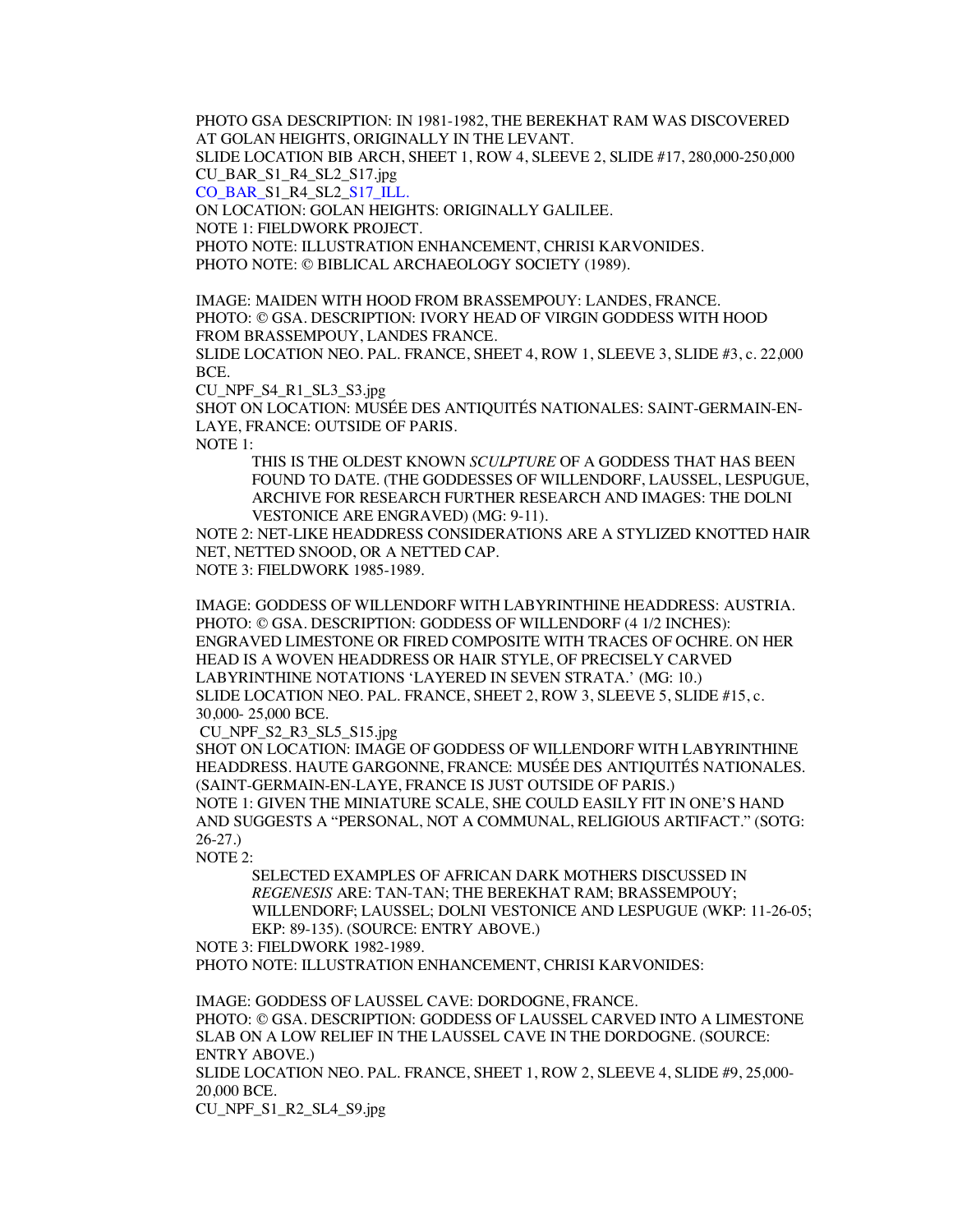SHOT ON LOCATION OF ORIGINAL AT THE MUSÉE D'AQUITAINE: BORDEAUX, FRANCE.

NOTE 1: TO–SCALE PROTOTYPE FROM METROPOLITAN MUSEUM OF ART IN NEW YORK AS PHOTOGRAPHIC PERMISSION DENIED AT MUSÉE D'AQUITAINE, BORDEAUX, FRANCE IN NOVEMBER 1981. NOTE 2:

SELECTED EXAMPLES OF AFRICAN DARK MOTHERS DISCUSSED IN *REGENESIS* ARE: TAN-TAN; THE BEREKHAT RAM; BRASSEMPOUY; WILLENDORF; LAUSSEL; DOLNI VESTONICE AND LESPUGUE (EKP: 89-135). (SOURCE: ENTRY ABOVE.)

NOTE 3: FIELDWORK PROJECT 1981.

IMAGE: GODDESS OF LAUSSEL CAVE WITH HORN: DORDOGNE, FRANCE. PHOTO: © GSA. DESCRIPTION OF GODDESS OF LAUSSEL. IN HER RIGHT HAND, SHE HOLDS A BISON/BULL HORN OR CRESCENT SHAPED MOON THAT IS ENGRAVED OR INCISED WITH THIRTEEN DOWNWARD STROKES (RGS).

SLIDE LOCATION NEO. FRANCE, SHEET 1, ROW 2, SLEEVE 5, SLIDE #10, 25,000-20,000 BCE.

CU\_NPF\_S1\_R2\_SL5\_S10.jpg

SHOT ON LOCATION OF ORIGINAL AT THE MUSÉE D'AQUITAINE: BORDEAUX, FRANCE.

NOTE 1: TO–SCALE PROTOTYPE FROM METROPOLITAN MUSEUM OF ART IN NEW YORK AS PHOTOGRAPHIC PERMISSION DENIED AT MUSÉE D'AQUITAINE, BORDEAUX, FRANCE IN NOVEMBER, 1981.

NOTE 2:

SELECTED EXAMPLES OF AFRICAN DARK MOTHERS DISCUSSED IN *REGENESIS* ARE: TAN-TAN; THE BEREKHAT RAM; BRASSEMPOUY; WILLENDORF; LAUSSEL; DOLNI VESTONICE AND LESPUGUE (EKP: 89-135). (RGS.)

NOTE 3: FIELDWORK PROJECT 2002.

IMAGE: ANIMAL FRIEZE INCLUDING BISON: LE ROC DE SERS, FRANCE. PHOTO: © GSA. DESCRIPTION: FRIEZE OF ANIMALS FROM LE ROC DE SERS, CHARENTE, FRANCE, SOLUTREAN PERIOD.

\*SLIDE LOCATION FRANCE, SHEET 4, ROW 2, SLEEVE 4, SLIDE #7, 20,000-15,000 BCE. CO\_FRA\_S4\_R2\_SL4\_S7.jpg

SHOT ON LOCATION: MUSÉE DES ANTIQUITÉS NATIONALES: SAINT-GERMAIN-EN-LAYE, FRANCE, JUST OUTSIDE OF PARIS. NOTE 1:

A SOLUTREAN AGE MAMMOTH-HUNTING EXAMPLE IS ILLUSTRATED IN THIS LE ROC DE SERS FRIEZE DISCOVERED IN A CLIFF ROCK SHELTER NEAR ANGOULÊME VILLAGE, FRANCE. THE ENGRAVINGS INCLUDE HORSES, BEAR, A BOAR, A BISON AND TWO BUTTING IBEXES (RGS). NOTE 2: FIELDWORK PROJECT 1985-1989.

IMAGE: DOLNI VESTONICE: MORAVIA, CZECH REPUBLIC. PHOTO: © GSA. IMAGE: DOLNI VESTONICE. \*SLIDE LOCATION NEO. PAL. FRANCE: SHEET 5, ROW 4, SLEEVE 2, SLIDE #35, c. 24,000 BCE. CU\_NPF\_S5\_R4\_SL2\_S35.jpg SHOT ON LOCATION: MORAVIA, SOUTH OF THE CZECH REPUBLIC: DOLNI VESTONICE MUSEUM, CZECHOSLOVAKIA. NOTE 1: TO–SCALE PROTOTYPE. NOTE 2: ALSO SEE DOLNI VESTONICE CZECH REPUBLIC IN GOOGLE IMAGES. NOTE 3